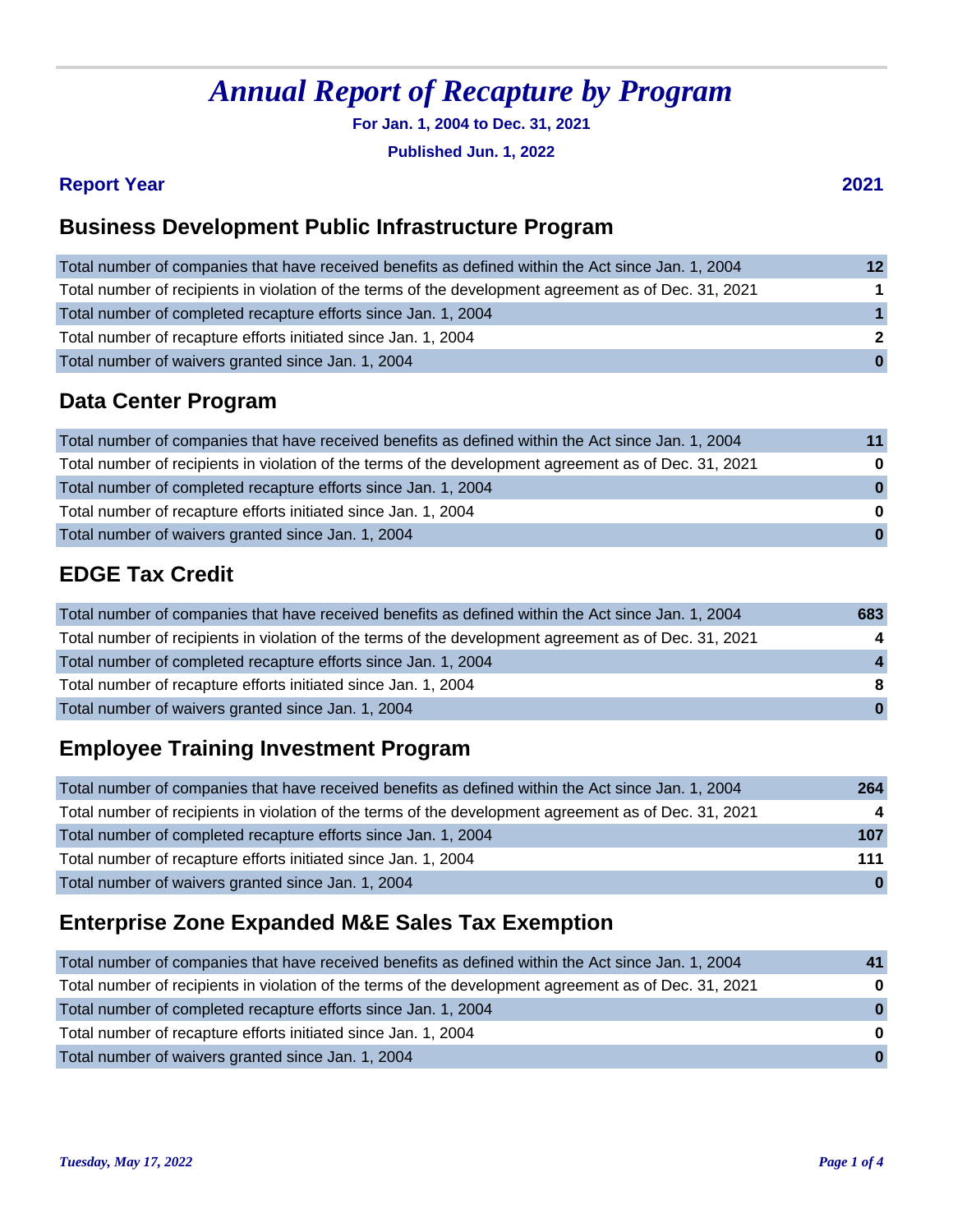**For Jan. 1, 2004 to Dec. 31, 2021 Published Jun. 1, 2022**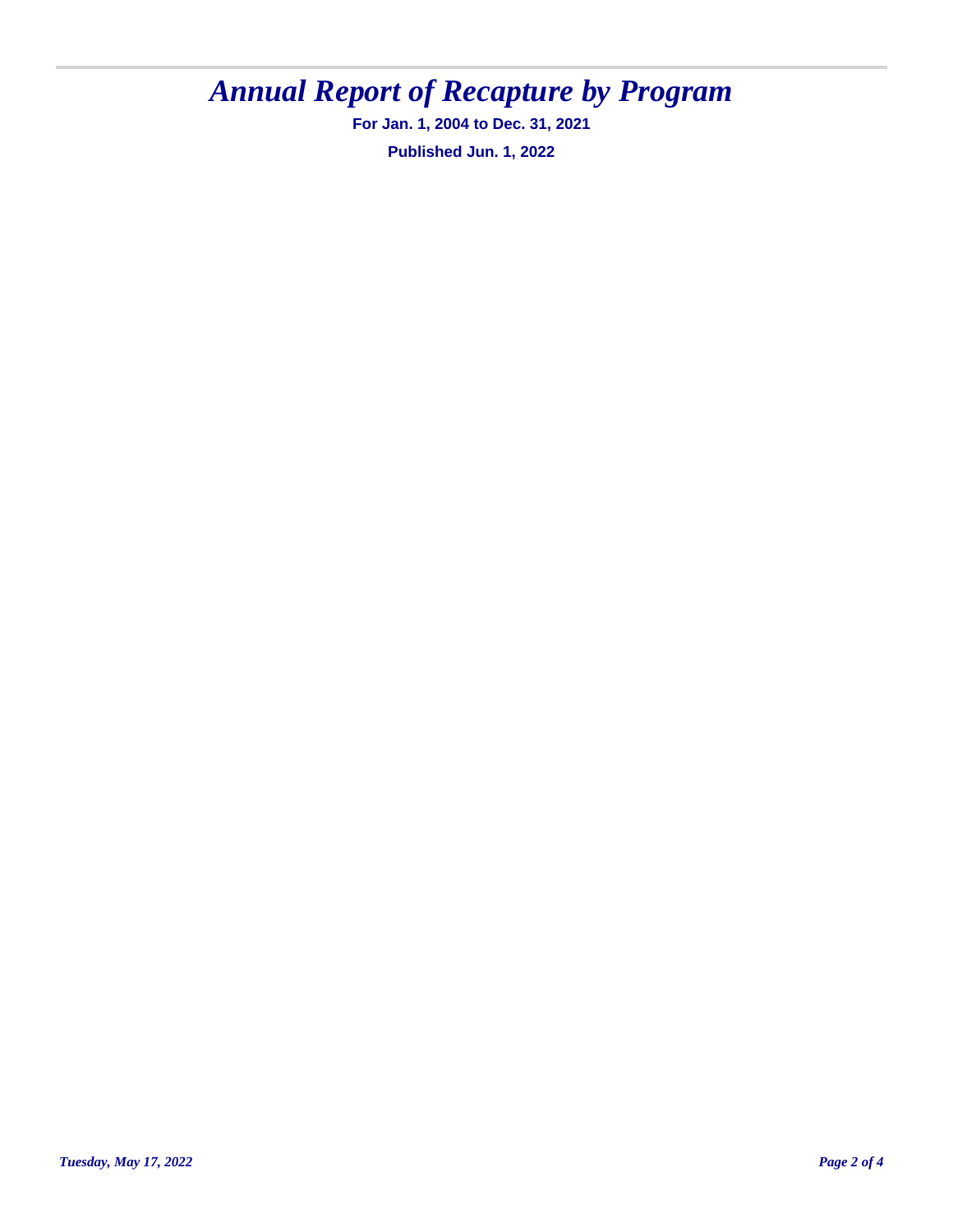**For Jan. 1, 2004 to Dec. 31, 2021**

**Published Jun. 1, 2022**

### **Enterprise Zone State Utility Tax Exemption**

| Total number of companies that have received benefits as defined within the Act since Jan. 1, 2004    | 58           |
|-------------------------------------------------------------------------------------------------------|--------------|
| Total number of recipients in violation of the terms of the development agreement as of Dec. 31, 2021 | $\bf{0}$     |
| Total number of completed recapture efforts since Jan. 1, 2004                                        | $\bf{0}$     |
| Total number of recapture efforts initiated since Jan. 1, 2004                                        | $\bf{0}$     |
| Total number of waivers granted since Jan. 1, 2004                                                    | $\mathbf{0}$ |

### **High Impact Business Designation**

| Total number of companies that have received benefits as defined within the Act since Jan. 1, 2004    |              |
|-------------------------------------------------------------------------------------------------------|--------------|
| Total number of recipients in violation of the terms of the development agreement as of Dec. 31, 2021 | $\bf{0}$     |
| Total number of completed recapture efforts since Jan. 1, 2004                                        |              |
| Total number of recapture efforts initiated since Jan. 1, 2004                                        |              |
| Total number of waivers granted since Jan. 1, 2004                                                    | $\mathbf{0}$ |

### **Large Business Development Assistance Program**

| Total number of companies that have received benefits as defined within the Act since Jan. 1, 2004    | 50           |
|-------------------------------------------------------------------------------------------------------|--------------|
| Total number of recipients in violation of the terms of the development agreement as of Dec. 31, 2021 | $\mathbf{2}$ |
| Total number of completed recapture efforts since Jan. 1, 2004                                        | 17           |
| Total number of recapture efforts initiated since Jan. 1, 2004                                        | 19           |
| Total number of waivers granted since Jan. 1, 2004                                                    | $\mathbf{0}$ |

### **River Edge Redevelopment**

| Total number of companies that have received benefits as defined within the Act since Jan. 1, 2004    | $\mathbf{p}$ |
|-------------------------------------------------------------------------------------------------------|--------------|
| Total number of recipients in violation of the terms of the development agreement as of Dec. 31, 2021 | $\bf{0}$     |
| Total number of completed recapture efforts since Jan. 1, 2004                                        | $\Omega$     |
| Total number of recapture efforts initiated since Jan. 1, 2004                                        | $\Omega$     |
| Total number of waivers granted since Jan. 1, 2004                                                    | $\Omega$     |